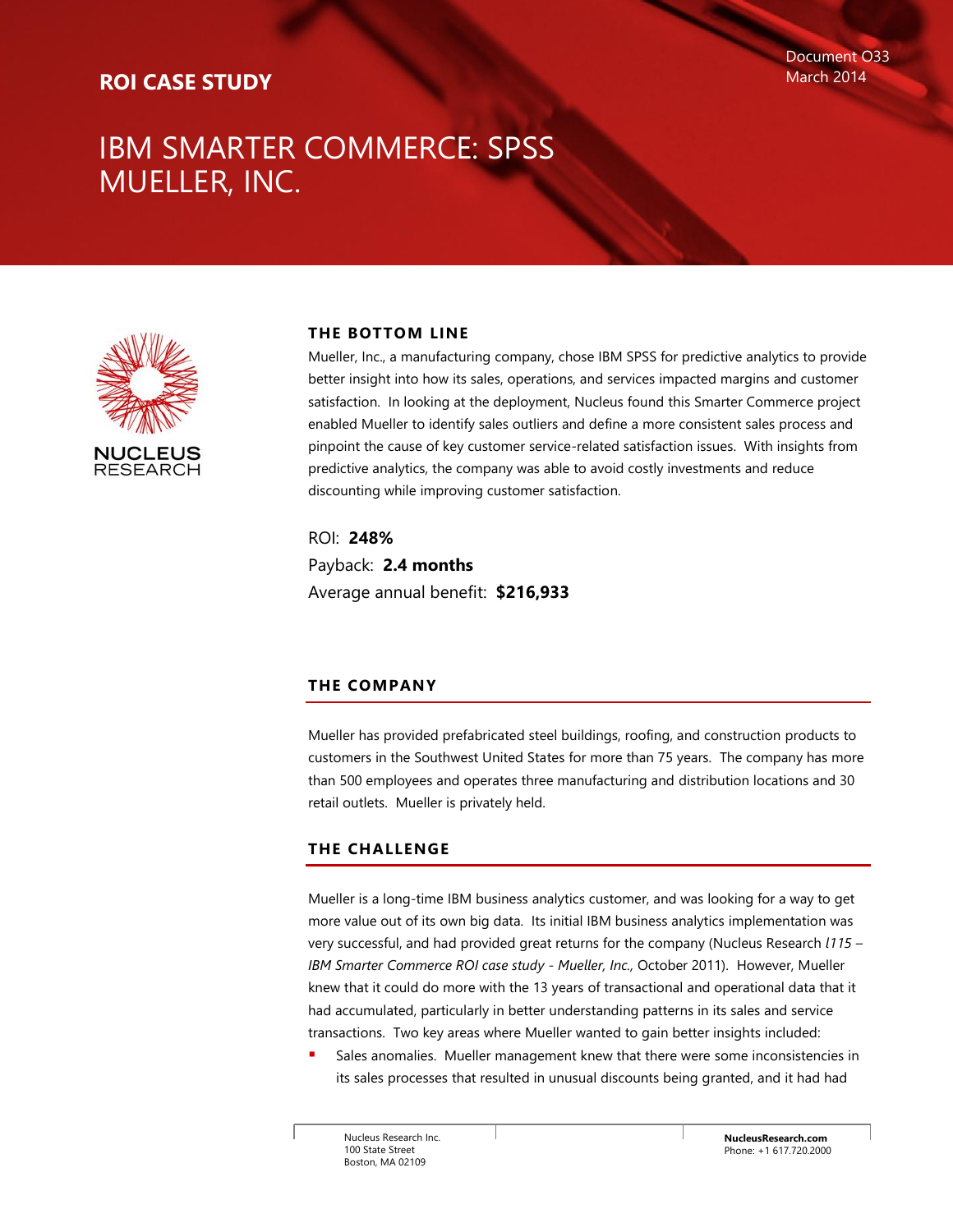some turnover in the sales department because of perceived rogue behavior, but it wanted to understand when discounting or cancellations were normal transactions; when they might be justified by a particular region, project type, or material type; or when they might be inappropriate.

 Service delivery and customer satisfaction. Many of Mueller's projects had a custom component, and Mueller had recognized that, compared to its overall shipments, a high percentage of those projects were rejected upon delivery. Sales people saw resolution of shipping issues as a pressing problem for Mueller's customer satisfaction, and the company had considered a significant investment in new packaging equipment to resolve the issue. However, before making that investment, the CFO wanted a better understanding of the root cause of the delivery damages and what other factors might be involved before he was willing to approve the investment.

These areas were two examples that Mueller knew would need the power of predictive analytics to analyze, model, and understand because of their multivariate nature − as well as the sheer volume of data to be analyzed. Mueller determined it needed to extend its analytics investment to include predictive analytics to make more informed business decisions.

### **THE STRATEGY**

In October 2013, Mueller's manager of strategy analytics and business intelligence began investigating SPSS to determine if it would help provide such insights. Mueller already had a well-established IBM business analytics environment; further reasons to select SPSS included:

- SPSS could integrate directly into the existing IBM business analytics infrastructure, and leverage the business rules, data connections, and metadata already defined and being used by Mueller.
- The manager had extensive experience with the IBM business analytics solution and felt the SPSS tool would be very quick and easy to understand, with very little training.
- Mueller's previous successful experience with IBM business analytics made management confident that it could be successful by expanding it with predictive analytics from the same vendor.

*"The culture of Mueller is very customer focused. We are here for the customer, and here for the company. Having a better understanding of sales and manufacturing activities, finding the questions we need to ask and getting the answers from the data is just one of the ways we are working to keeping our customers happy."*

*-* Mark Lack, Manager, Strategy Analytics and Business Intelligence

Mueller implemented SPSS in January 2013. The initial installation and testing was completed in one week. As SPSS integrated directly into the existing business analytics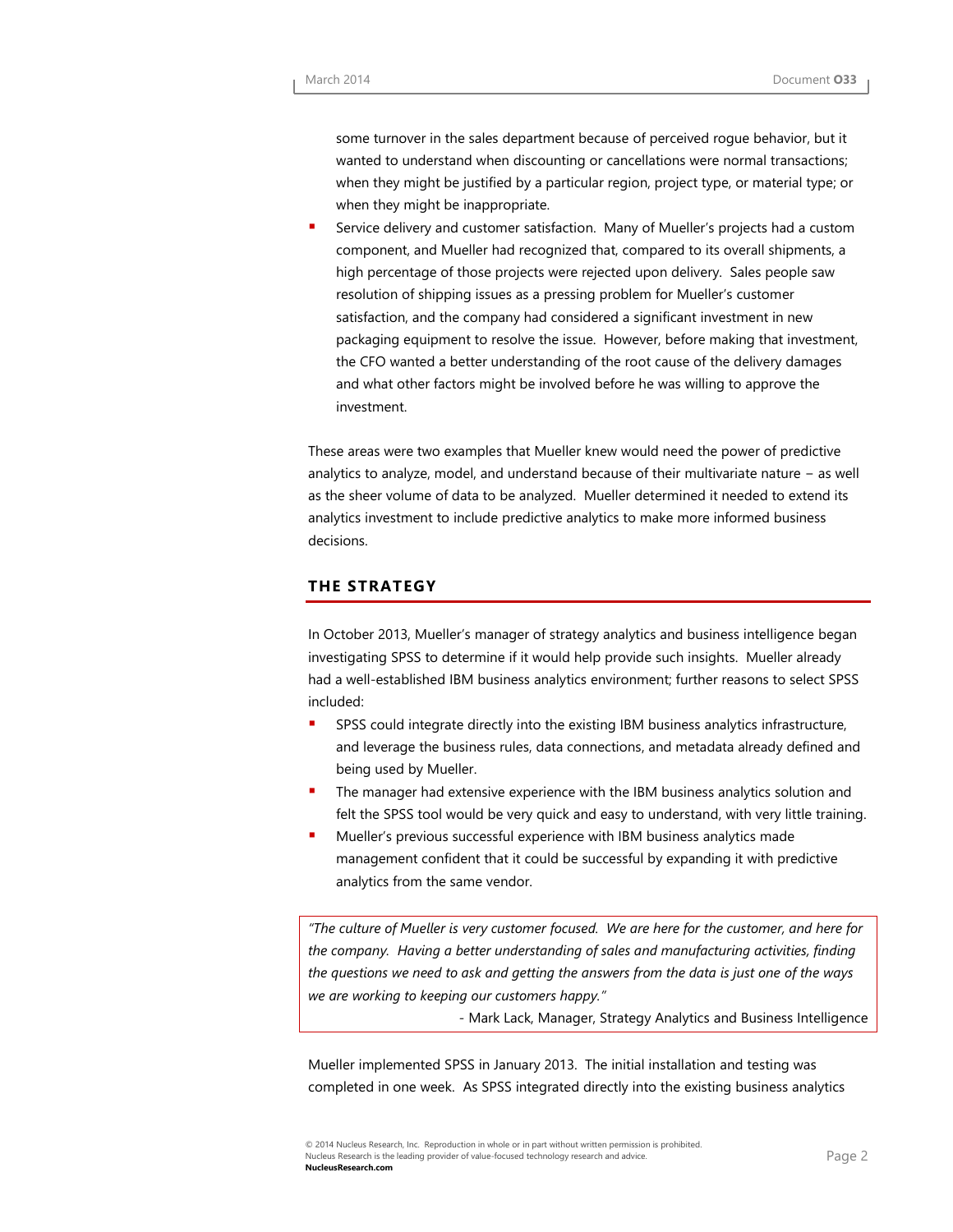environment, the manager was able to quickly move forward on building modelling streams and analyzing the data, bringing to project to the analysis stage on time and below budget. By adopting predictive analytics, Mueller embraces IBM's forward looking business intelligence approach to data analysis which allows a past, present, and future view of their business data for better decision making.

### **KEY BENEFIT AREAS**

Using SPSS has enabled Mueller to analyze large volumes of data and answer questions that were not possible before because of the volume and complexity of the data. Within five months of implementation, Mueller was able to uncover enough insights to solve its initial two business problems. Main benefits of the project included:

- **Increased sales consistency. SPSS enabled Mueller to create the appropriate analysis** to better understand the discounting process. By building a model stream that focused on cancelled orders, correlating them with discounting trends, and focusing on customer type and project type, Mueller was able to quickly process the three million transactions and created an outlier analysis. Sales management is now able to have a clear picture into the discounting practices and a better understanding of where and when it is appropriate or inappropriate. Because sales teams are aware of this visibility, the amount of rogue discounting has been reduced and the teams are keeping more accurate and detailed data on any orders that are outliers.
- Avoided equipment investment. By analyzing the orders, types of materials, and nature of the customized projects delivered to customers, Mueller was able to uncover that the underlying issue was not the transport, but the accuracy of the measurements provided for the manufacturing of the components. The ability to analyze five years of data and quickly discover the problem enabled Mueller to avoid the investment in new equipment.



**Cumulative Net Benefit**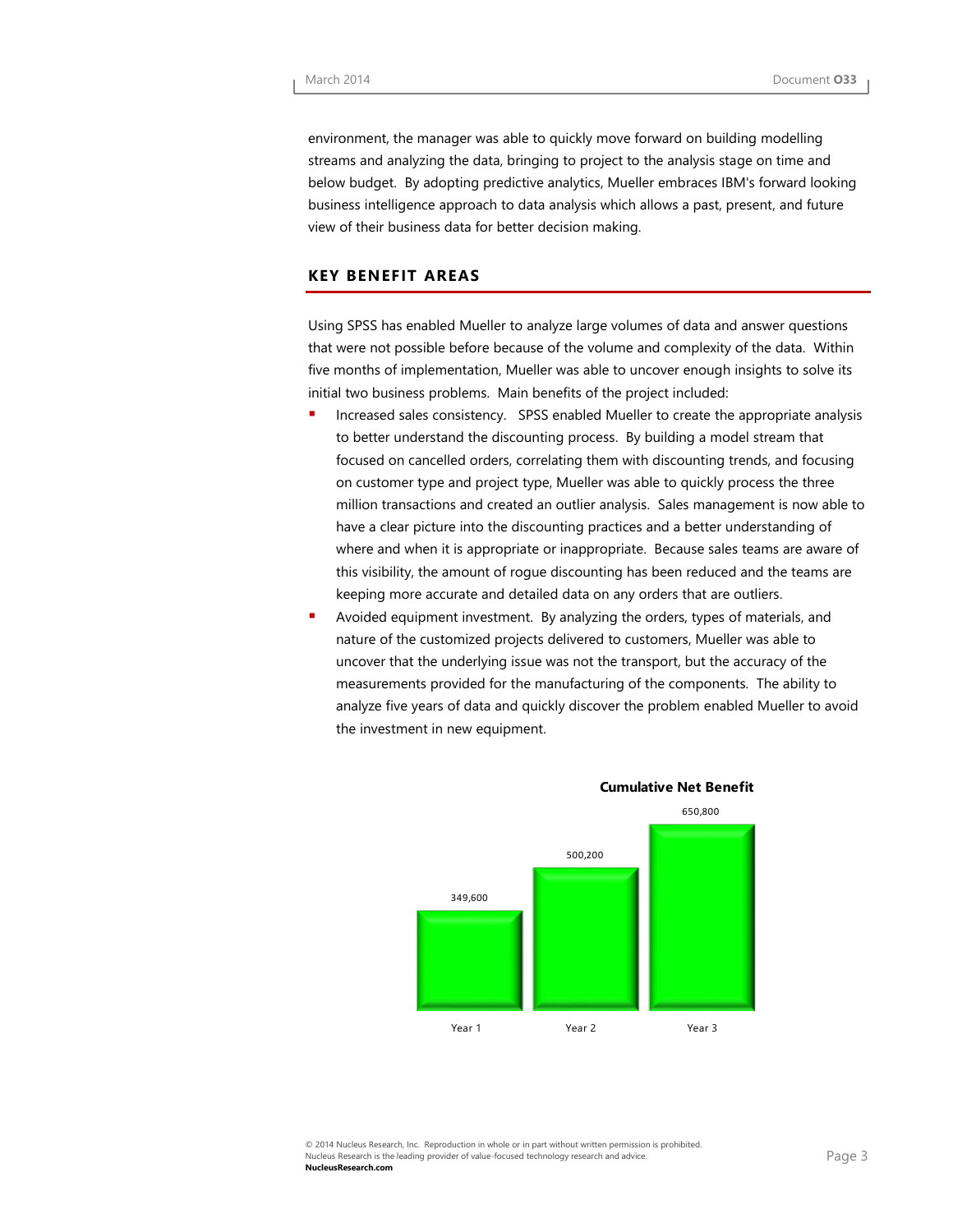Improved customer satisfaction. Greater visibility and insights into sales, custom project management, and delivery processes has enabled Mueller to deliver more consistently on projects, reducing delivery rejections and increasing customer satisfaction.

### **KEY COST AREAS**

Costs of the project included software licensing, services, training, personnel time spent in the pilot period, and ongoing support. Thirty days were spent on the initial implementation. Ongoing support is minimal, averaging about one day per month, with an additional two days a month spent on developing new modeling streams. One hour of online training was all that was necessary, as Mueller's manager of strategy analytics and business intelligence was quite versed in IBM business analytics.

## **Cost : Benefit Ratio 1 : 4.7**

#### **BEST PRACTICES**

Mueller's success with SPSS has been driven from several important factors: ensuring the data is clean, having good access to the data, and defining processes well. These steps, which were a part of Mueller's existing business analytics investment, delivered rapid initial return on investment and established a foundation for more sophisticated analysis once Mueller had developed the needed expertise to move beyond analytics to predictive analytics.

In addition to a solid foundation for analysis, the usability of SPSS and the ability of the analytics manager to leverage much of his existing knowledge of other IBM tools has enabled him to rapidly adopt predictive analytic models for more sophisticated business analysis. Companies increase their return on investment from analytics by expanding it beyond point reporting and backward looking-analysis on single sets of data, applying it more broadly to analyze structured and unstructured operational data to predict business outcomes. This requires an investment in compatible tools and technologies that can scale as needs change and are architected with the business analyst, not the data scientist, in mind.

*"With well-defined model streams, and a little data, you can achieve enormous returns." -* Mark Lack, Manager, Strategy Analytics and Business Intelligence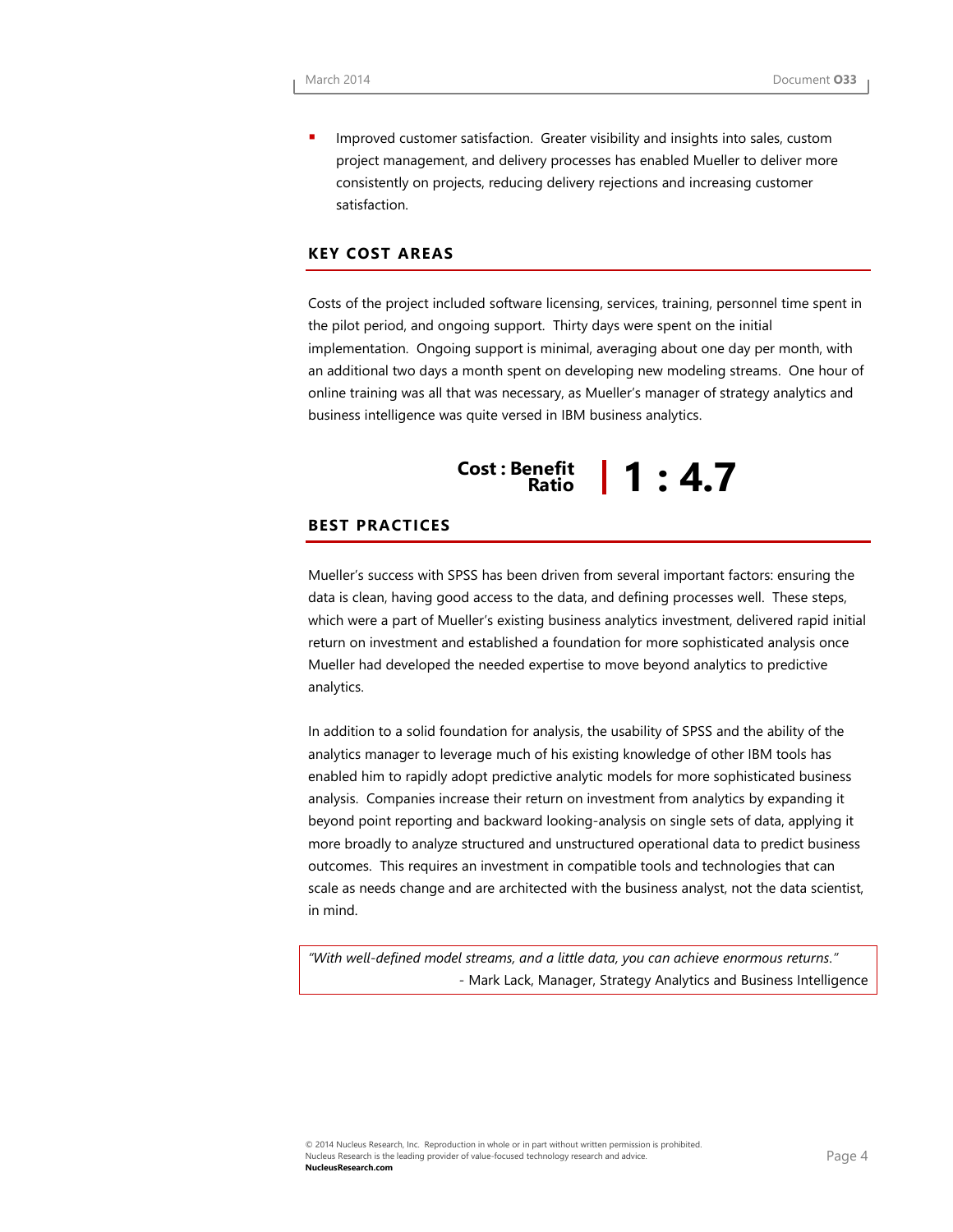### **CALCULATING THE ROI**

Nucleus calculated the initial and ongoing costs of software, personnel, consulting, and training over a 3-year period to quantify Mueller's total investment in its SPSS deployment.



Direct benefits were realized through avoiding new equipment purchases and the profits based on a reduction in product discounting. Not quantified were the additional benefits Mueller will realize from predictive analytics as it extends its analysis to other business problems and data.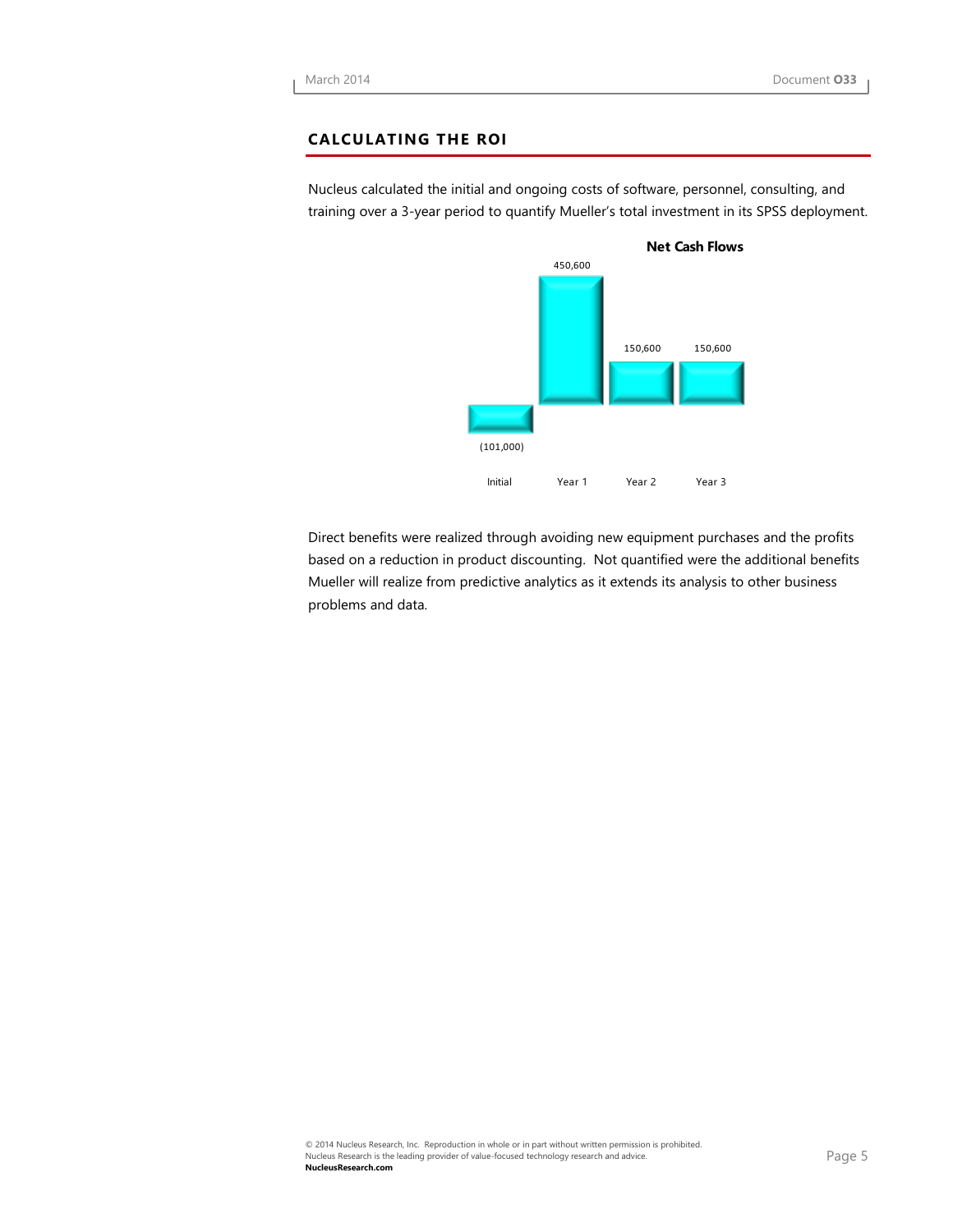### **FINANCIAL ANALYSIS**

IBM SPSS

Annual ROI: 248% Payback period: 0.2 years

| <b>ANNUAL BENEFITS</b> | <b>Pre-start</b> | Year 1  | Year <sub>2</sub> | Year 3  |
|------------------------|------------------|---------|-------------------|---------|
| Direct                 |                  | 475.000 | 175,000           | 175,000 |
| Indirect               |                  |         |                   |         |
| Total per period       |                  | 475.000 | 175.000           | 175,000 |

| <b>CAPITALIZED ASSETS</b>        | Pre-start | Year 1 | Year <sub>2</sub> | Year 3 |  |
|----------------------------------|-----------|--------|-------------------|--------|--|
| Software                         |           |        |                   |        |  |
| Hardware                         |           |        |                   |        |  |
| Project consulting and personnel |           |        |                   |        |  |
| Total per period                 |           |        |                   |        |  |

| <b>DEPRECIATION SCHEDULE</b>     | <b>Pre-start</b> | Year 1 | Year 2 | Year 3 |  |
|----------------------------------|------------------|--------|--------|--------|--|
| Software                         |                  |        |        |        |  |
| Hardware                         |                  |        |        |        |  |
| Project consulting and personnel | Ω                |        |        |        |  |
| Total per period                 |                  |        |        |        |  |

| <b>EXPENSED COSTS</b>   | <b>Pre-start</b> | Year 1 | Year 2 | Year 3 |
|-------------------------|------------------|--------|--------|--------|
| Software                | 50,000           | 10,000 | 10,000 | 10,000 |
| Hardware                | 0                | 0      | 0      | 0      |
| Consulting              | 38,000           | 0      | 0      | 0      |
| Personnel               | 12,000           | 14,400 | 14,400 | 14,400 |
| Training                | 1,000            | 0      | 0      | 0      |
| Other                   | 0                |        |        | 0      |
| <b>Total per period</b> | 101,000          | 24,400 | 24,400 | 24,400 |

| <b>FINANCIAL ANALYSIS</b>                        | <b>Results</b> | Year 1  | Year 2  | Year 3    |
|--------------------------------------------------|----------------|---------|---------|-----------|
| Net cash flow before taxes                       | (101,000)      | 450,600 | 150,600 | 150,600   |
| Net cash flow after taxes                        | (55, 550)      | 247,830 | 82,830  | 82,830    |
| <b>Annual ROI - direct and indirect benefits</b> |                |         |         | 248%      |
| Annual ROI - direct benefits only                |                |         |         | 248%      |
| Net Present Value (NPV)                          |                |         |         | 316,028   |
| Payback period                                   |                |         |         | 0.2 years |
| Average Annual Cost of Ownership                 |                |         |         | 58,067    |
| 3-Year IRR                                       |                |         |         | 383%      |

| <b>FINANCIAL ASSUMPTIONS</b> |      |  |
|------------------------------|------|--|
| All government taxes         | 45%  |  |
| Cost of capital              | 7 በ% |  |



© 2014 Nucleus Research, Inc. Reproduction in whole or part without written permission is prohibited.<br>All calculations are based on Nucleus Research's independent analysis of the expected costs and benefits associated with